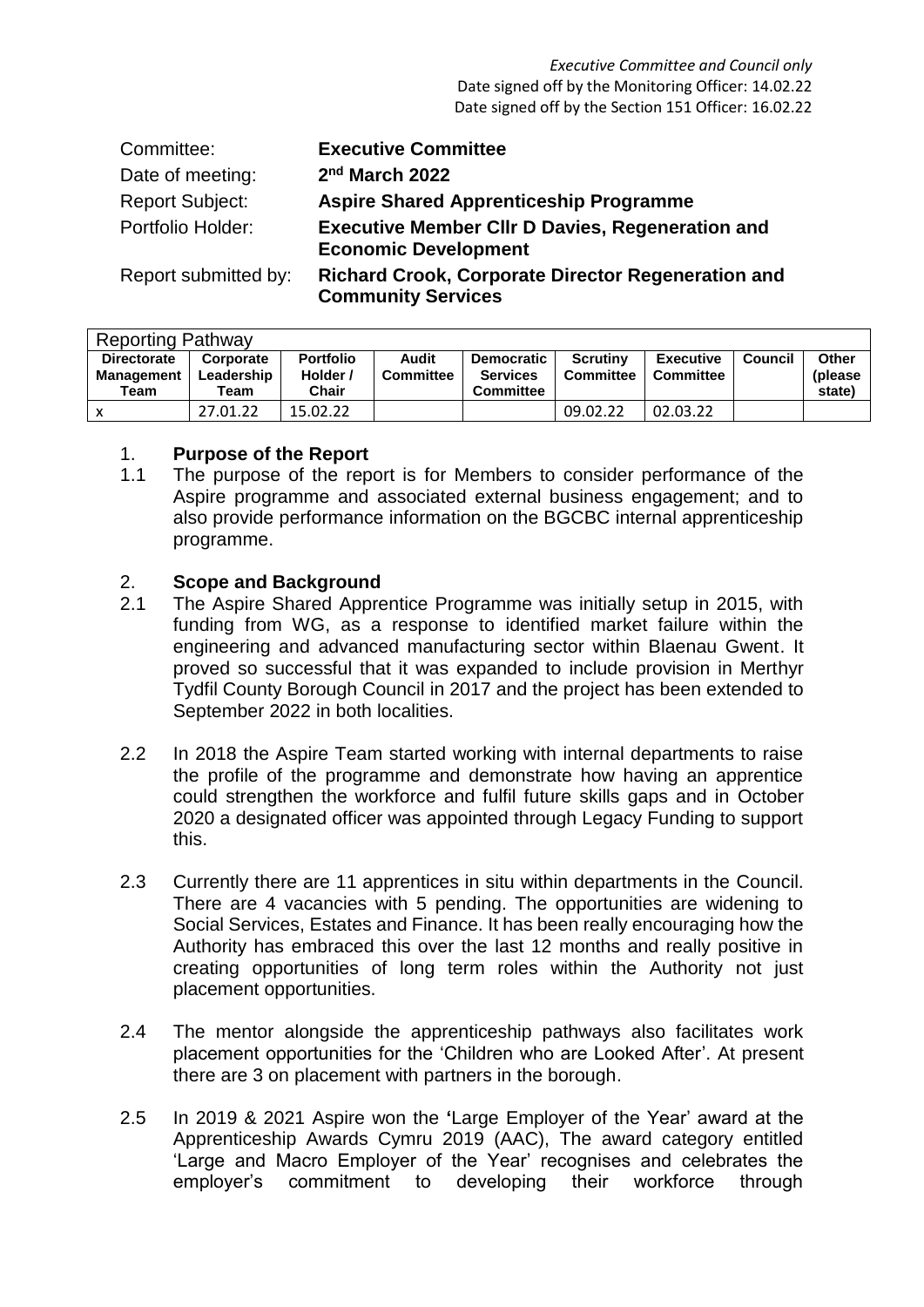apprenticeships, whilst also supporting their employees during training. To have won the award a second time and during a pandemic, demonstrates the commitment and support the Team has given to apprentices and their employers.

#### 2.6 **The Aspire Offer to Apprentices across Blaenau Gwent**

- The programme provides an accessible platform for young people to access bespoke apprenticeship opportunities in the region facilitated by a programme management team liaising with local colleges and apprenticeship learning provider.
- The Aspire Team provides a range of support from advice on their application form; to encouragement, preparatory guidance for interviews and the selection processes. Feedback will be provided to unsuccessful applicants at all stages of the application and recruitment processes and signposting will be provided to other similar advertised vacancies that may be of interest.
- The successful candidates become part of a cohort that gives them an identity and peer to peer support in the first few months of their working life as an apprentice.
- They are also supported by a mentor throughout the term of the apprenticeship helping them resolve educational and social impediments to the completion of their apprenticeship. The mentors will also act as a point of mediation between the apprentice, the employer and the educational provider.

#### 2.7 **The Aspire Offer to Businesses across Blaenau Gwent**

- One of the main appeals of the Shared Apprenticeship Programme to businesses is that flexible approach that can be offered, depending on business needs and capacity.
- The main attributes of the Programme are:
	- o The creation of 'Partnership Agreement' between industry and the Programme
	- o Continued investment in business engagement building upon local level connections
	- o The Aspire Team undertake the recruitment process for employers
	- o Employers make final recruitment decisions
	- o All apprenticeship level positions are paid for
	- o Regular reports on the progress of individual apprentices
	- o Short surveys are completed at the end of the apprenticeship and feedback is provided to the apprentice and employer
	- o The employer has a qualified employee to help take the business forward.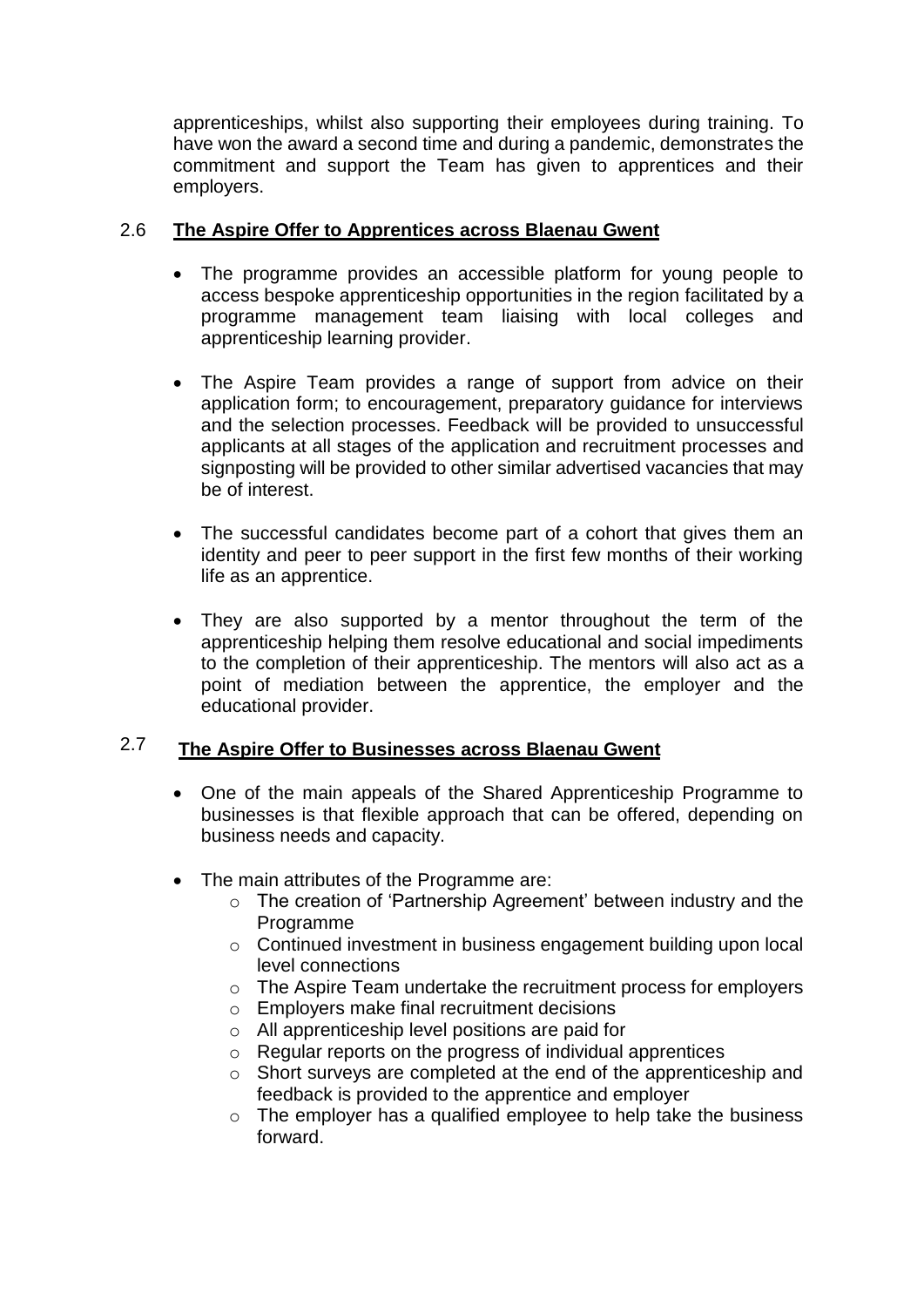#### 2.8 **To date the Aspire Shared Apprenticeship Programme has:**

## **Externally**

- Recruited and supported 84 apprentices (2015-2020)
- The Programme has engaged with over 60 manufacturing companies across the Local Authority to facilitate the apprenticeships, 20 have become host employers of which some of the companies are:
	- o Continental
	- o PCI Pharmaceutical
	- o JC Moulding
	- o GTEM
	- o Cruz Engineering
	- o Sogefi Filtration
	- o Liberty Steel
	- o TCK Electrical
	- o Camtronics
- 60% of companies are SMEs
- Learning Pathways include:
	- o Electrical Engineering
	- o Mechanical Engineering
	- o Applied Science
	- $\circ$  IT
	- o EEP's
	- o Commercial focused Business Administration
	- o Quality Engineering
- 100% of apprentices on cohort 1 have been employed, of which 67% retained within host employer
- The programme can now measure the outcomes due to the first two cohorts of apprentices completing their apprenticeships.
- 2.9 The programme has facilitated 101 apprentices based within industry in Blaenau Gwent on various pathways including: - Electrical Engineering, Mechanical Engineering, Applied Science, IT, EEP's, Commercial focused Business Administration and Quality Engineering.
- 2.10 In 2015/2016/2017 academic years Cohort 1 and 2 & 3: -

|        | Number of<br>apprentices | Completed their<br>framework                                     | Framework<br>completed<br>if transfer<br>was<br>successful | Entered<br>Employment | Progressed<br>onto further<br>learning |
|--------|--------------------------|------------------------------------------------------------------|------------------------------------------------------------|-----------------------|----------------------------------------|
| Cohort | 18                       | 2<br>15<br>(83%)<br>transferred onto<br>other<br>apprenticeships | 17 (94%)                                                   | 18(100%)              | 10 (55)%                               |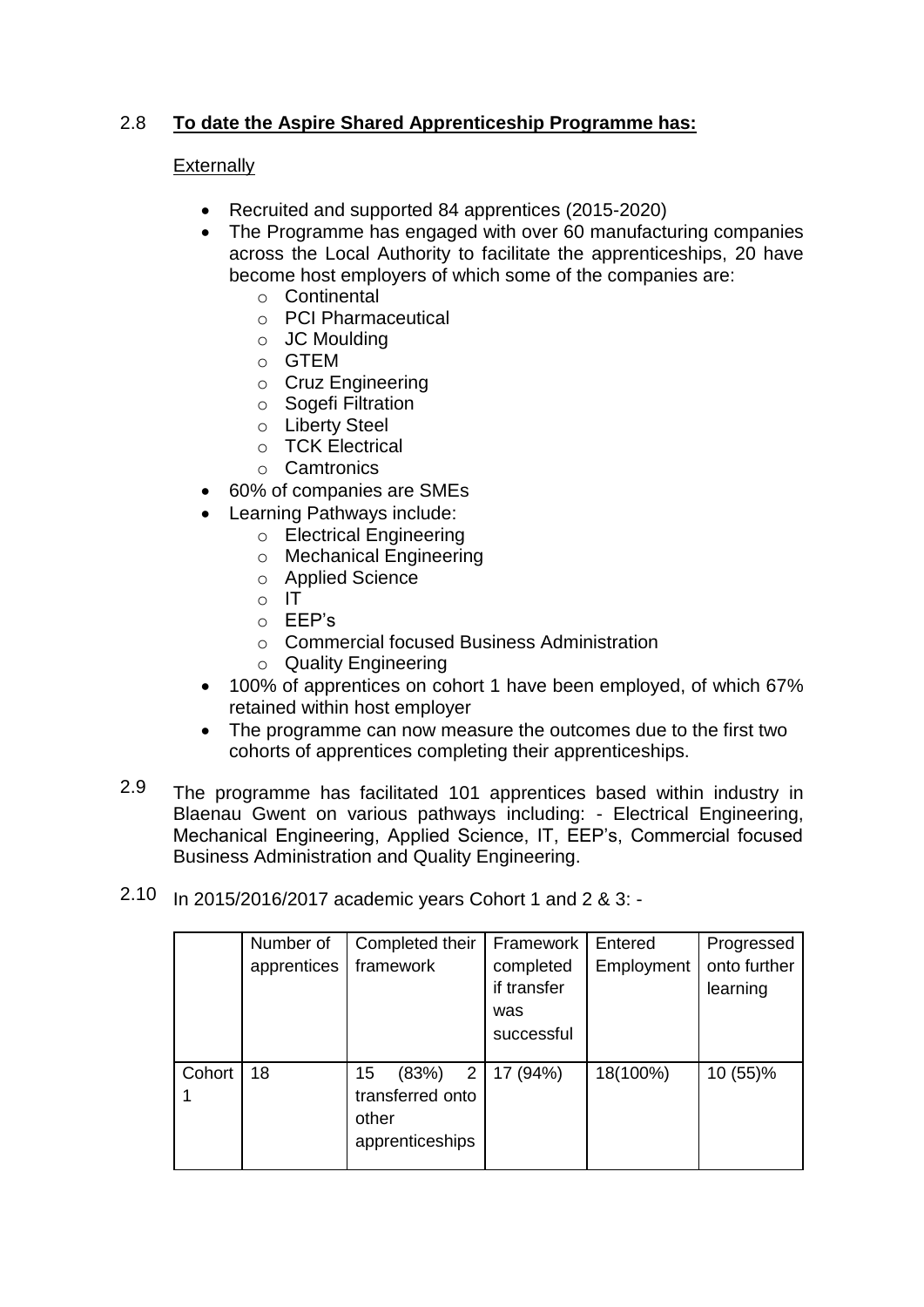| Cohort<br>2   | 19 | 16 (84%)                  | 16 (84%) | 18 (95%) 1 9 (47%)<br>apprentice<br>when on to a<br>degree                |          |
|---------------|----|---------------------------|----------|---------------------------------------------------------------------------|----------|
| Cohort<br>3   | 19 | 13 (68%)<br>2 Transferred | 15 (79%) | 17 (89 %) 1<br>Apprentice<br>degree<br>1<br>different<br>sector<br>course | 8(42%)   |
| <b>Totals</b> | 56 | 44 (79%)                  | 48 (85%) | 53 (95%)                                                                  | 19 (51%) |

- 2.11 From the above data the SAP programme has had good framework completion rates – all above the traditional apprenticeship framework success rate which was 80.9% in Feb 2020 a decrease of 0.6 of a percentage point from 2017/18.
- 2.12 Entering into employment is also positive, the lowest being 89% in cohort 3 but almost all SAP apprentices are employed within their hosts following framework completion.
- 2.13 Progression from the Level 3 programme into higher apprenticeships is also successful with almost half of the recruits continuing their learning journey.

### 2.14 Internally

- Recruited 11 Internal Apprentices employed within BGCBC on a range of pathways.
- Community Services, Audit, Business Support and Social Services are departments who have already engaged.
- Housing and Digital pathways are being reviewed and it is hoped vacancies in these areas will be created in early 2022.

### 3. **Options for Recommendation**

#### **Option 1**

Members to not accept the report.

### **Option 2**

Members to accept the report as provided.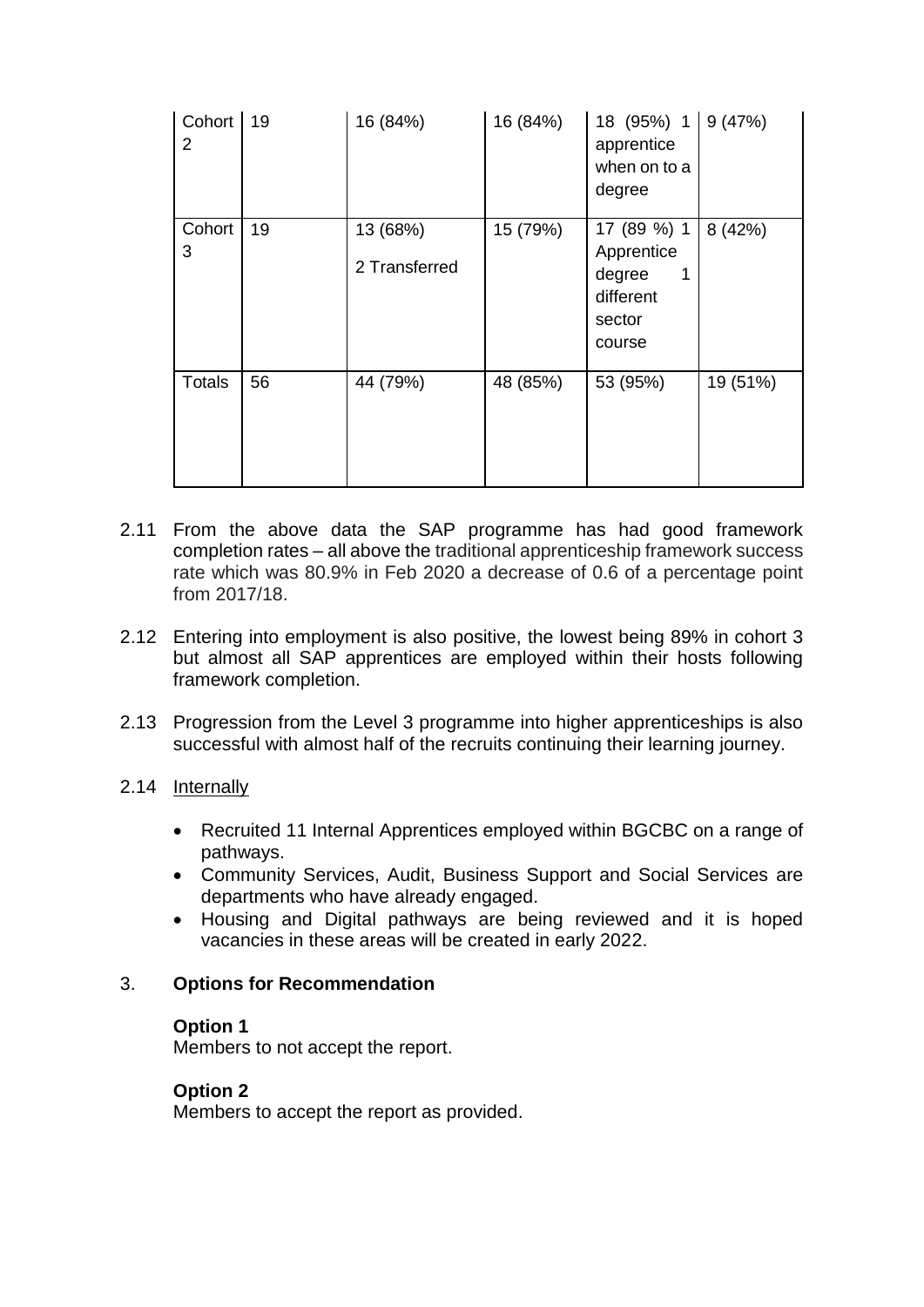### 4. **Evidence of how does this topic supports the achievement of the Corporate Plan / Statutory Responsibilities / Blaenau Gwent Well-being Plan**

- Blaenau Gwent Well-being Plan: Forge new pathways to prosperity through employment and skills development
- Corporate Plan: Economic Development and Regeneration
- Regeneration Priorities: employment and skills, enterprise and innovation.

## 5. **Implications Against Each Option**

### 5.1 *Impact on Budget (short and long term impact)*

#### Short Term

To date there has been no confirmation of funding post 2022 and this is Welsh Government funding.

#### Long Term

It is anticipated that the proposals submitted to the Welsh Government and City Deal will generate funding for the programme to continue over the next 6 years for Blaenau Gwent and the City Region

### 5.2 *Risk including Mitigating Actions*

Demand for the service across the region doesn't materialise; mitigated through market research, early business/LA engagement and a phased approach to delivery.

Demand for the service exceeds resource available; this will be managed within the realms of the funding, some areas may not require the service and because the programme will be centrally funded the programme management team can allocate resource where required.

Duplication of provisions/lack of engagement from FEs; mitigated through early engagement with providers and colleges. Over the last few months a number of meetings have been held to discuss apprenticeship allocation and how best Aspire could potentially facilitate opportunities and support recruitment and compliment their service.

### 5.3 *Legal*

Legal advice and joint contracts of employment have been agreed for the programme currently and it is expected that these will remain the same future host employers.

In addition to contacts of employment, there are training agreements in place with the apprentice, Aspire, host employer and training provider.

#### 5.4 *Human Resources*

Not required for this update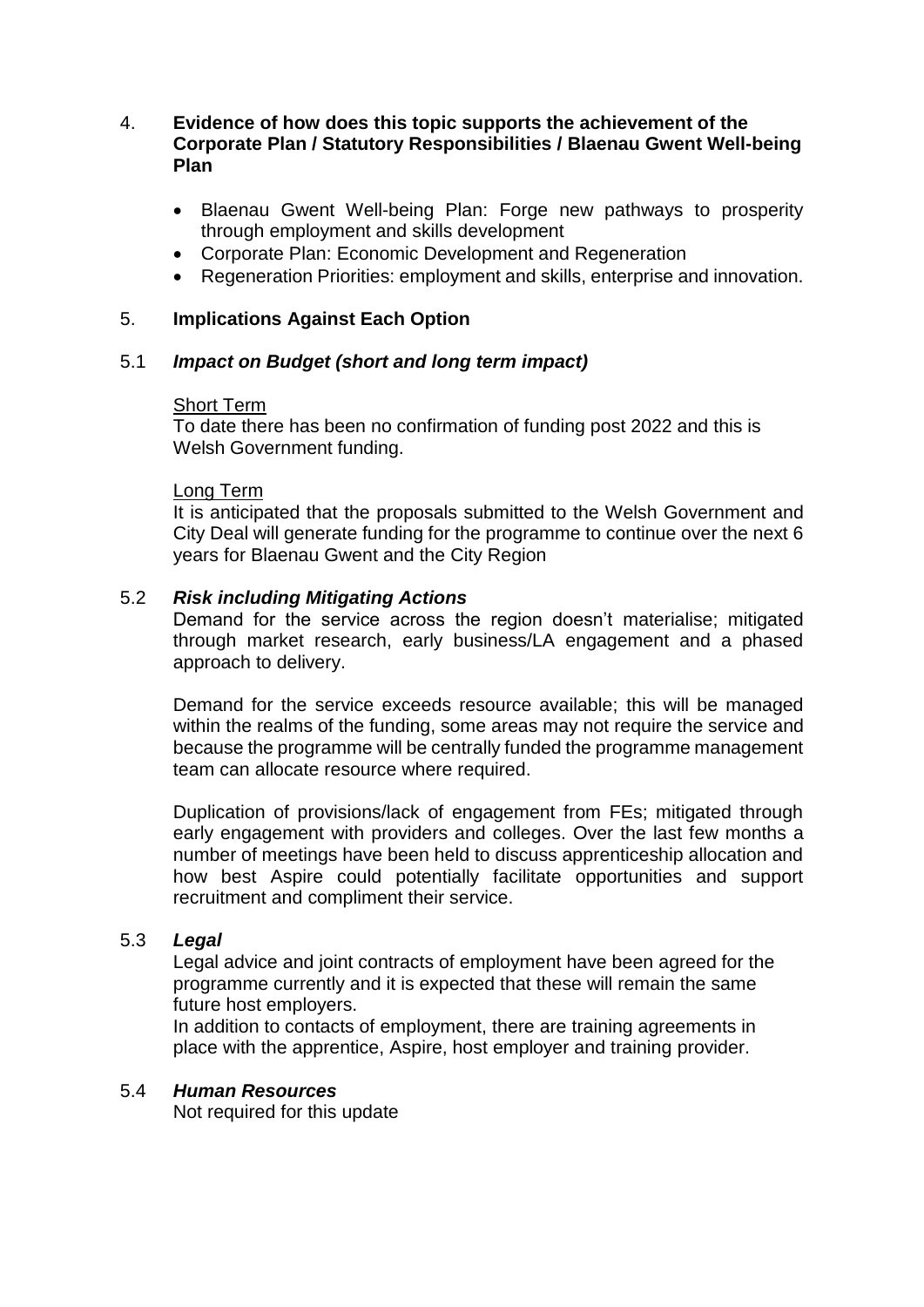# 6. **Supporting Evidence**

# 6.1 *Performance Information and Data*

To date the Aspire Shared Apprenticeship Programme has:

- Recruited and supported 101 apprentices placed in over 25 manufacturing companies across Blaenau Gwent in addition to employment of 11 apprentices within council departments.
- 51% of apprentices within Cohorts 1 2 &3 have progressed onto higher education / HNC.
- 100% of apprentices on cohort 1 have been employed, of which 67% retained within host employer
- Framework completed: Cohort  $1 83\%$ , Cohort  $2 79\%$  Cohort  $3 68\%$
- 100% of apprentices in cohorts 1-6 have had the opportunity to rotate to another company to fulfil skills gaps

# 6.2 *Expected outcome for the public*

The following are future outcomes that are based on the regional proposals submitted to City Deal and Welsh Government respectively which includes Blaenau Gwent and 9 other authorities:

- Recruit and support over 300 apprentices across the region over 6 years should the funding proposals be awarded
- 20% of apprentices to progress onto higher education / HNC.
- 70% of apprentices to be employed within host employer
- 100% of apprentices to have had the opportunity to rotate to another company to fulfil skills gaps

The Employment and Skills plan will outline specific priorities and associated actions to:

- Increase the number of employment opportunities available
- Increase the range of employment opportunities available
- Ensure appropriate employment provision to support people into work and progress once in work
- Train and upskill local residents aligned to demand or growth sectors
- Raised awareness of opportunities to support educational attainment and aspiration
- Increased employment and skills opportunities secured through community benefits.

### 6.3 *Involvement (consultation, engagement, participation)*

To date the emerging proposals have been developed in consultation/discussions with:

- **Merthyr Tydfil Council**
- Welsh Government
- City Deal
- Regional Skills Partnership
- Coleg Gwent
- Coley Y Cymoedd
- Coleg Merthyr Tydfil
- Torfaen Council
- RCT Council